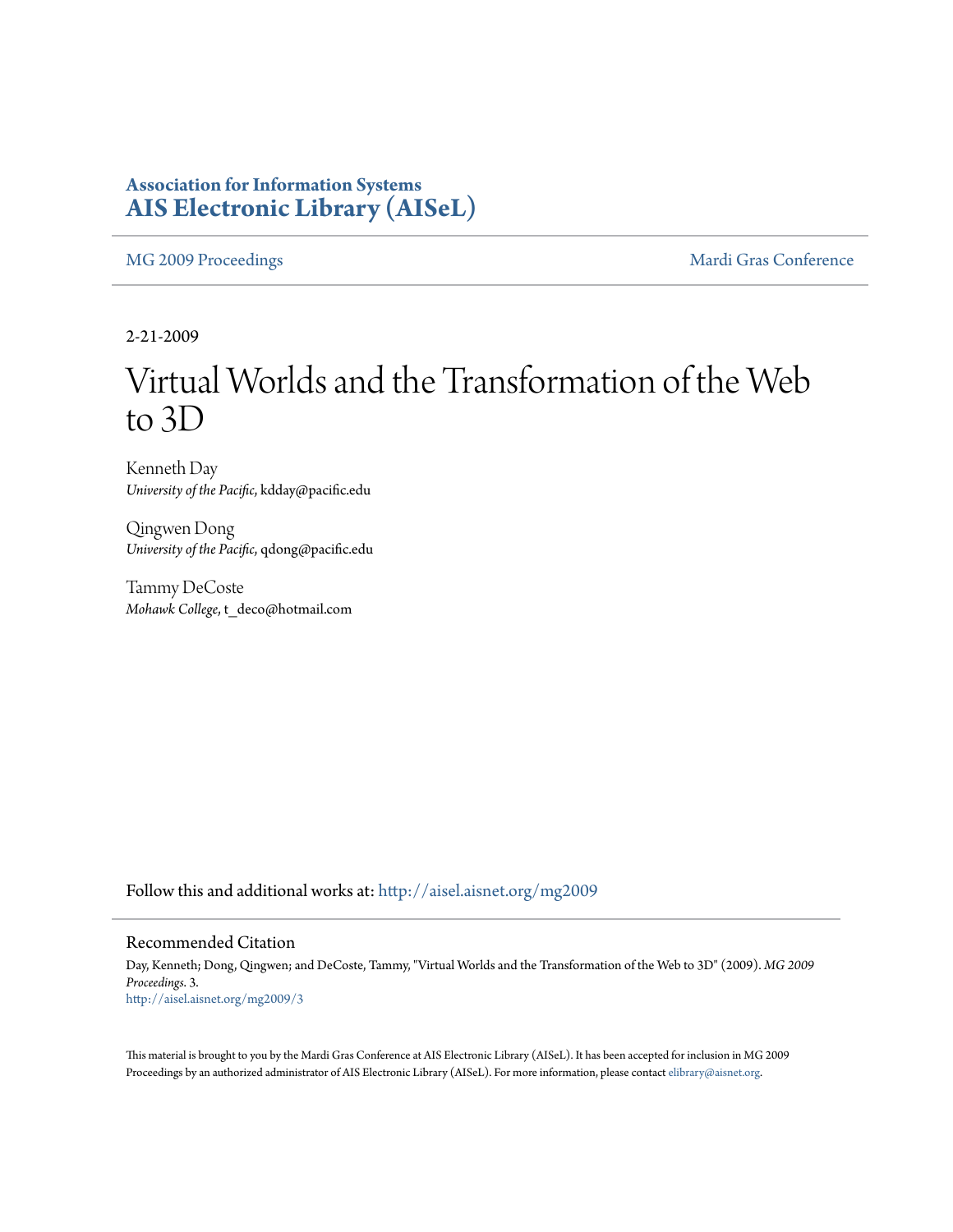## **Virtual Worlds and the Transformation of the Web to 3D**

**Kenneth D. Day**  University of the Pacific kdday@pacific.edu

**Qingwen Dong**  University of the Pacific qdong@pacific.edu

**Tammy DeCoste**  Mohawk College t\_deco@hotmail.com

#### **ABSTRACT**

The notion that the Web will transform into a three-dimensional space and that an avatar will be involved in our "travels" through this virtual world has been voiced from a range of sources. One such vision is that Second Life or a similar virtual world will grow to become this if a common grid protocol were adopted and anyone who wished could connect a server running a "space" on a compatible engine. This is, of course, very similar to how the Internet itself grew and Linden Labs has taken some steps in the direction of making this a possibility. An alternate path is offered by a new three-dimensional web browser still in beta called ExitReality. Here an attempt is made to render an existing two-dimensional web site in 3D with some thought given to how a site could be made more three dimensional by its owners. As with virtual worlds, an ExitReality avatar representing the person using the browser is incorporated into the experience and it is possible to encounter others surfing three-dimensionally with the browser as well. This paper explores the feasibility, potential, and challenges to creating a three-dimensional Web. The role that rapidly-expanding social networking on the Internet (Facebook, MySpace, etc.) may play, either in encouraging the development of the three-dimensional Web or modifying the vision by making site-localized virtual "rooms" like Yoville or Google's Lively the only three dimensionality attached to sites, is explored. Diffusion of innovations theory is applied to address factors that are likely to affect the adoption of a threedimensional web and which of the possible paths will be most likely to succeed.

#### **Keywords**

virtual worlds, three-dimensional Internet

#### **INTRODUCTION**

The notion of a three-dimensional Internet has arisen from a number of sources and circumstances. Crossley, Davies, Taylor-Hendry, and McGrath (1993) envisioned the potential of three-dimensional spaces, in which avatars could move and interact, as having potential in the presentation of information in a spatial organization that would reduce informational overload. With virtual worlds in many cases replacing web sites, they felt three-dimensionality would aid in the use of the Internet as an information source.

Internet, interactive games that were three-dimensional like EverQuest, rather than two dimensional games that simulated three-dimensions by having avatars walk on diagonals like Ultima Online or The Realm, arose in the late 1990s. With the conceptual divide between gaming-company-constructed games and user-constructed content such as web sites, few saw these games as embodying a three-dimensional Internet.

With the rise of player-constructed virtual worlds such as Second Life, the notion of a three-dimensional Internet has been used as a marketing strategy in which organizations are offered new opportunities to promote themselves and their services and products. Through the construction of a region within Second Life, organizations such as the Weather Channel and Dell Computer have marketed their services and products and even provided a company representative as an avatar to talk to should a virtual visitor wish to do so. Besides Second Life, There.com and ActiveWorlds have offered organizations opportunities to construct virtual spaces or regions for promotional and informational purposes.

As to the question of whether the 3D Internet has arrived or not, the situation very much resembles the debate about when the Information Age started. For some, the presence of Internet-accessed virtual worlds means that the 3D Internet is already here. For others, we are only in transition to a 3D Internet, that some coin, Web 3.0, in which virtual worlds will come to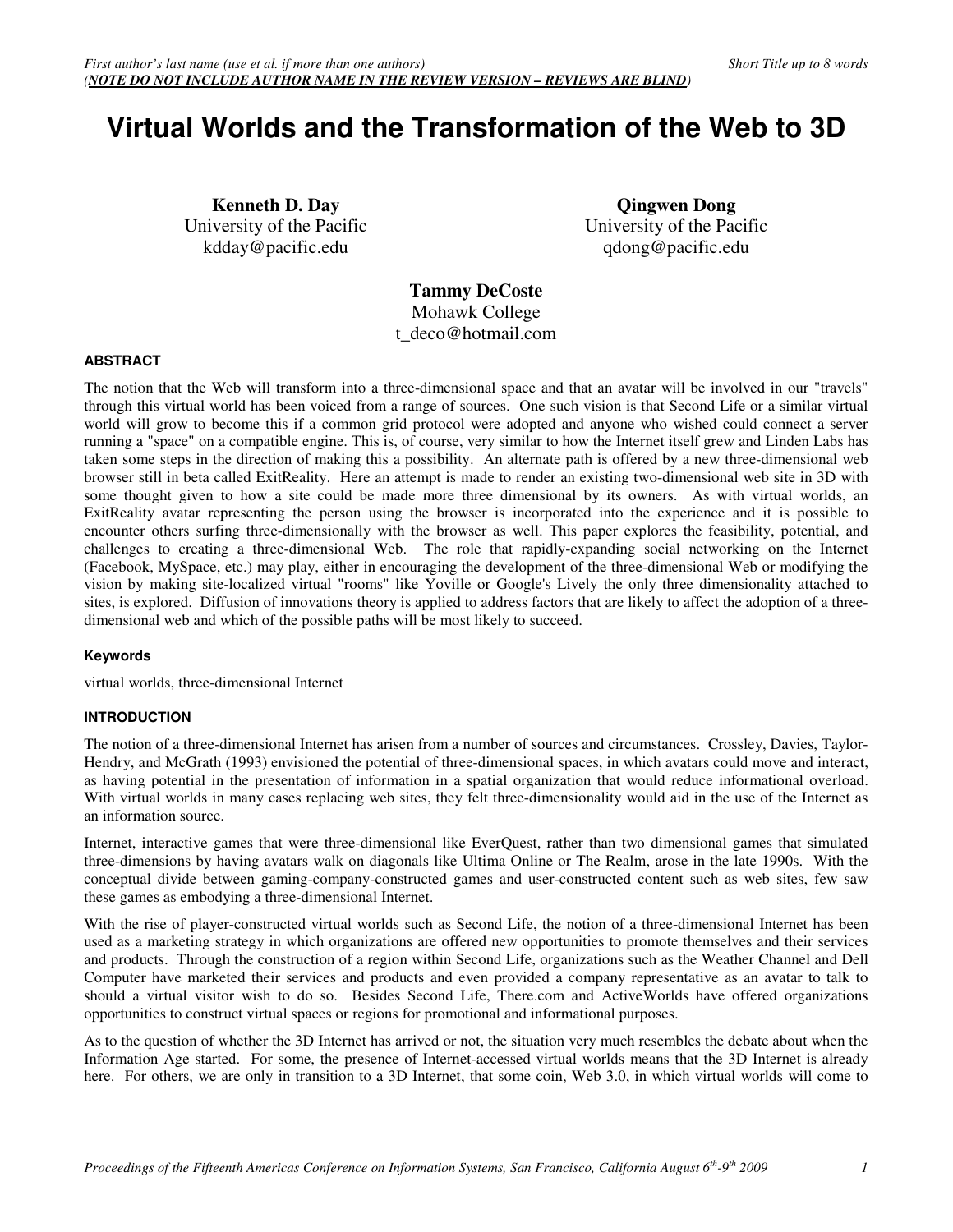replace web sites in a significant way much as Web 2.0 web sites have replaced older ones that were non-dynamic and nonsocially-linked.

Certainly, some of the enthusiasm for interconnected virtual spaces on the Internet stems from the popularity of Neal Stephenson's (1992) book, Snow Crash, which coined the term, metaverse, for the Internet-based virtual world in which the adventures of the novel take place. Virtual worlds on the Internet were inspired by this notion of a large other world in virtual space in which human beings interact on their avatars in another reality in part of their own construction. In some sense, the name Second Life, plays off the concepts of this novel.

The metaverse concept, however, creates some conflict with alternative visions of a 3D Internet as a mirror world, a mirror of reality as in some sense Google Earth is, or a simple transformation of the existing web sites on the Internet into virtual spaces on the massive Internet grid. Linden Labs decision to minimize content restrictions in users' constructions of virtual spaces opened the door for every flight of fancy and fantasy, some of which many find objectionable. As a result, corporate and educational clients find themselves surrounded by a world that students and clients can at best partially screen out. Current interest in standalone, restricted access virtual work spaces, not publicly accessible on the Internet grid, has been in part fueled by these concerns.

In this paper, we explore the feasibility, potential, and challenges of creating a three-dimensional "web" widely-diffused across the Internet. We examine a range of emerging strategies and different conceptions of what it means to be threedimensional.

What the important elements of being three-dimensional are varies in a number of ways. Avatars are a key component in most views. The Wikipedia (http://en.wikipedia.org/wiki) definition of an avatar is fairly typical – "an avatar is a computer user's representation of himself/herself or alter ego, whether in the form of a three-dimensional model used in computer games, a two-dimensional icon (picture) used on Internet forums and other communities, or a text construct found on early systems such as MUDs. It is an "object" representing the embodiment of the user. The term "avatar" can also refer to the personality connected with the screen name, or handle, of an Internet user."

For some, creating avatars that jointly meet on web pages and interact as they move along the bottom of a web page (for example Weblins and RocketOn) would seem to be taking people into a three-dimensional realm with the Internet. For others, a three-dimensional space in which to move must be provided either through a two-dimensional simulation of three dimensions as in YooWalk or in the three-dimensional translation of a web page as with ExitReality.

A second view of three-dimensional Internet is the creation of virtual world spaces on a virtual world platform. There are two major possibilities here. In the first, the virtual space world such as Second Life would come to replace a web site on the Web or a separate virtual world grid would exist in addition to the Web, although both sites might be intertextual in the sense of making reference to one another. In the other case closely related to the second, virtual worlds might just be an add-on onto social-networking sites much as Yoville is on Facebook.

Both Linden Labs and Active Worlds appear to have had visions of the three-dimensional Internet growing in the first way as companies and organizations explored marketing and public relations with sims (simulators) or regions offered by the companies. We will discuss recent developments in which the growth of the three-dimensional Internet may instead grow much the way the Internet did with individually-owned virtual space linked on cooperative grids that overtime link up using common protocols.

A third-view of the three-dimensional Internet adds the experience of feeling one is actually in a virtual space. This "virtual reality" approach has been limited and, if the past is telling, may very well remain a novelty.

We will discuss each of the above conceptualizations of a three-dimensional Internet below. Next we will discuss factors which are likely to affect the adoption of the three-dimensional Internet. Finally, we provide our assessment of which of these approaches may be most likely to succeed.

#### **THREE-DIMENSIONAL INTERNET AS WEB BROWSING WITH OTHER AVATARS**

One conception of the three-dimensional Internet is web browsing with other avatars. In this conception, an avatar for oneself as well as avatars for others appear on the web page with the possibility of chatting with them and even executing some physical gestures.

The addition of these avatars to web browsing is typically done through an add-on to the web browser. In Weblins (http://www.weblins.com), which is the simplest of these implementations, avatars appear at the bottom of the browser screen and simply walk back and forth along a horizontal line.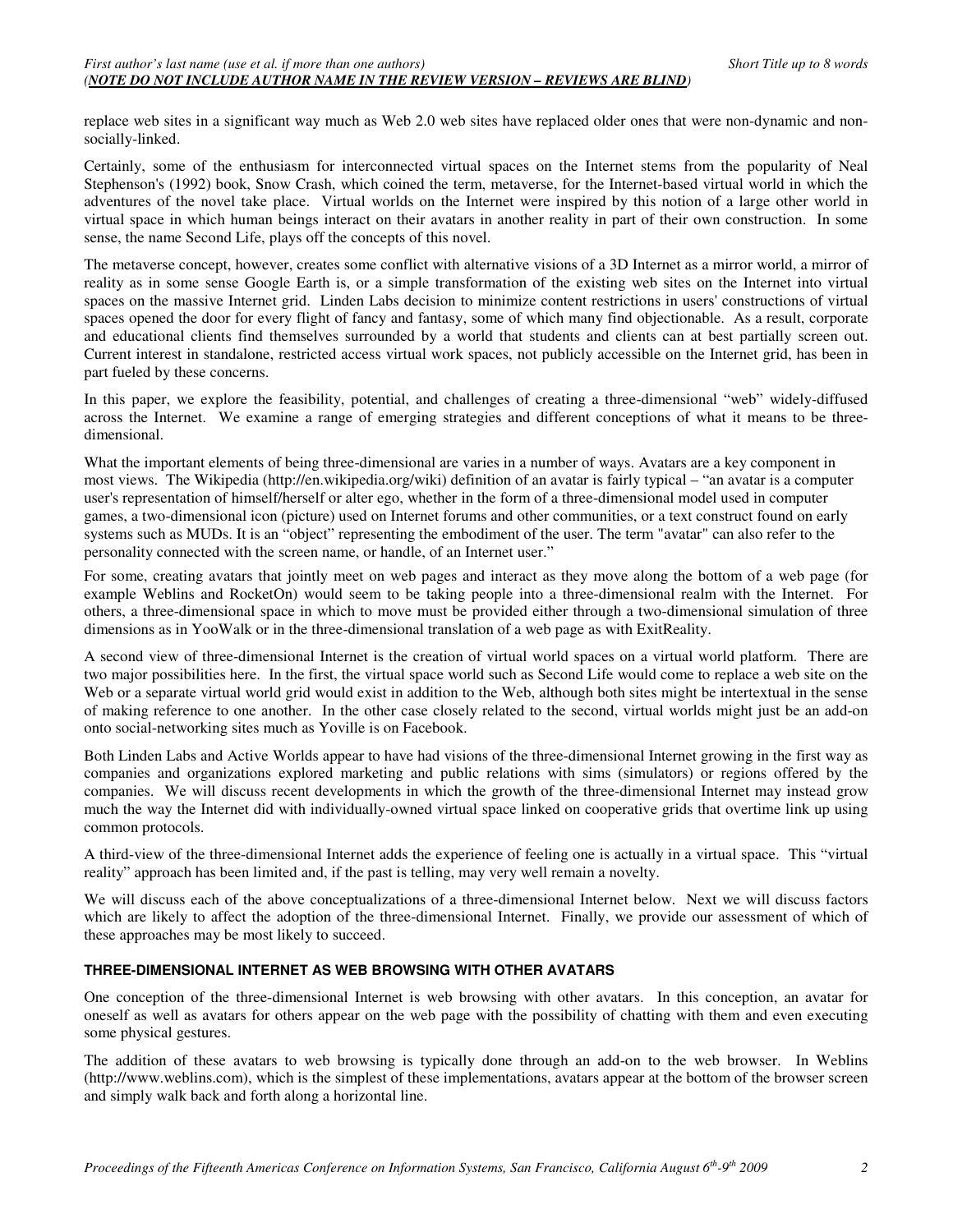With RocketOn (http://www.rocketon.com), a slightly more recent application, greater choices of avatars are offered and avatars can move all over the browser screen. This opens the possibility of drawing attention to a particular part of a web page by walking to the image or link to which one would like to draw attention.

Neither of these implementations is three-dimensional, although one is given an illusion of a shared space into which one can enter. ExitReality (http://www.exitreality.com) parts company with the two previous applications in actually creating a threedimensional space in which avatars move. The implementation of three dimensions is accomplished not through a browser plug-in but rather through a new browser. On logging in, one enters a number of virtual world regions designed to give maximal three-dimensional effect. By entering the URL of an actual web site, one is taken to a three-dimensional space that displays some of the key graphics of the web site and offers page links as "clickable" objects in the three-dimensional space. Much of the space is filled with objects providing links to frequently-used web locations.

Another approach to simulating web browsing has been taken by YooWalk (http://www.yoowalk.com) in which threedimensional space is simulated in two dimensions. Here avatars walk down "streets" with web sites as buildings and use "elevators" to go to different street levels. This is not web browsing but the avatar is given the option of creating a home and commercial web page owners may design buildings, the interior of which, provides access to different parts of the web site through clickable images. A three-dimensional Internet can only be rebuilt here through constructing a new spatially-laid-out environment that provides access to the conventional Worldwide Web.

What is difficult to assess for all these approaches is the impact that a large user base will have on how the implementation works. Avatar overcrowding may turn out to be a significant limitation even for high-traffic sites which switch users to alternate servers as load becomes heavy.

Only ExitReality is a serious implementation in a true three-dimensional sense. Here, however, the creation by the browser of a three-dimensional space corresponding to the two-dimensional page is quite primitive and doubtful in being able to actually aid the web surfer in handling information.

#### **THREE-DIMENSIONAL INTERNET GRIDS AS TRULY THREE-DIMENSIONAL WORLDS**

Most conceptions of the three-dimensional Internet focus on virtual worlds constructed through linking simulators of virtual spaces running across a grid of interconnected servers. Two of the largest virtual worlds (Active Worlds (http://www.activeworlds.com) and Second Life (http://www.secondlife.com)) have presented themselves as the threedimensional Internet. Indeed, a Google search of "3D Internet" retrieves an entry for Active Worlds with the declaration of "home of the 3D Internet."

The conception of companies like Second Life owner, Linden Labs, and Active Worlds has been that organizations and companies would purchase regions within their virtual worlds which would be custom-designed for promotion and marketing, if not direct sales. There.com (http://www.there.com), another virtual world, has also had some limited commercial exploration, notably by Coca Cola. Even virtual worlds that are still in beta such as Kaneva (http://kaneva.com), already have some commercial clients of this sort.

The resulting three-dimensional space might be a recreation of an actual physical site of a company or organization or an innovative layout of a space relating to different areas of information. The space might very well include, as was true for a while with Coldwell Banker in Second Life, an avatar representative of a company to field questions from visitors.

As Au (2008) has noted in his history of Second Life, the success of these spaces has been disappointing. Such spaces often receive little inworld traffic and become relatively "dead" zones. Without visitors, the marketing and public relations potential of such spaces is minimal.

It is not that virtual worlds have not grown. Second Life, in spatial terms, is about the size of greater metropolitan San Francisco and continues to grow. However, the growing pains and the nature of the population makeup of the virtual worlds create challenges of their own. At the time of the writing of this paper, Second Life was encountering repeated problems with asset and login servers as the population in the virtual world at times of day exceeded 72,000. Hardware may provide significant limits to the reliability of Second Life unless a new design is implemented.

Also, the large population of Second Life and the minimal content censoring policies of Linden Labs has resulted in large areas in which pornography and other objectionable content are encountered. Some organizations and companies find themselves wanting to dissociate from these aspects of Second Life.

Recognizing the limits that a single grid run by a single company might have on the growth of virtual world grids as the implementation of the three-dimensional Internet, the growth model for the Internet has been seen as being the means by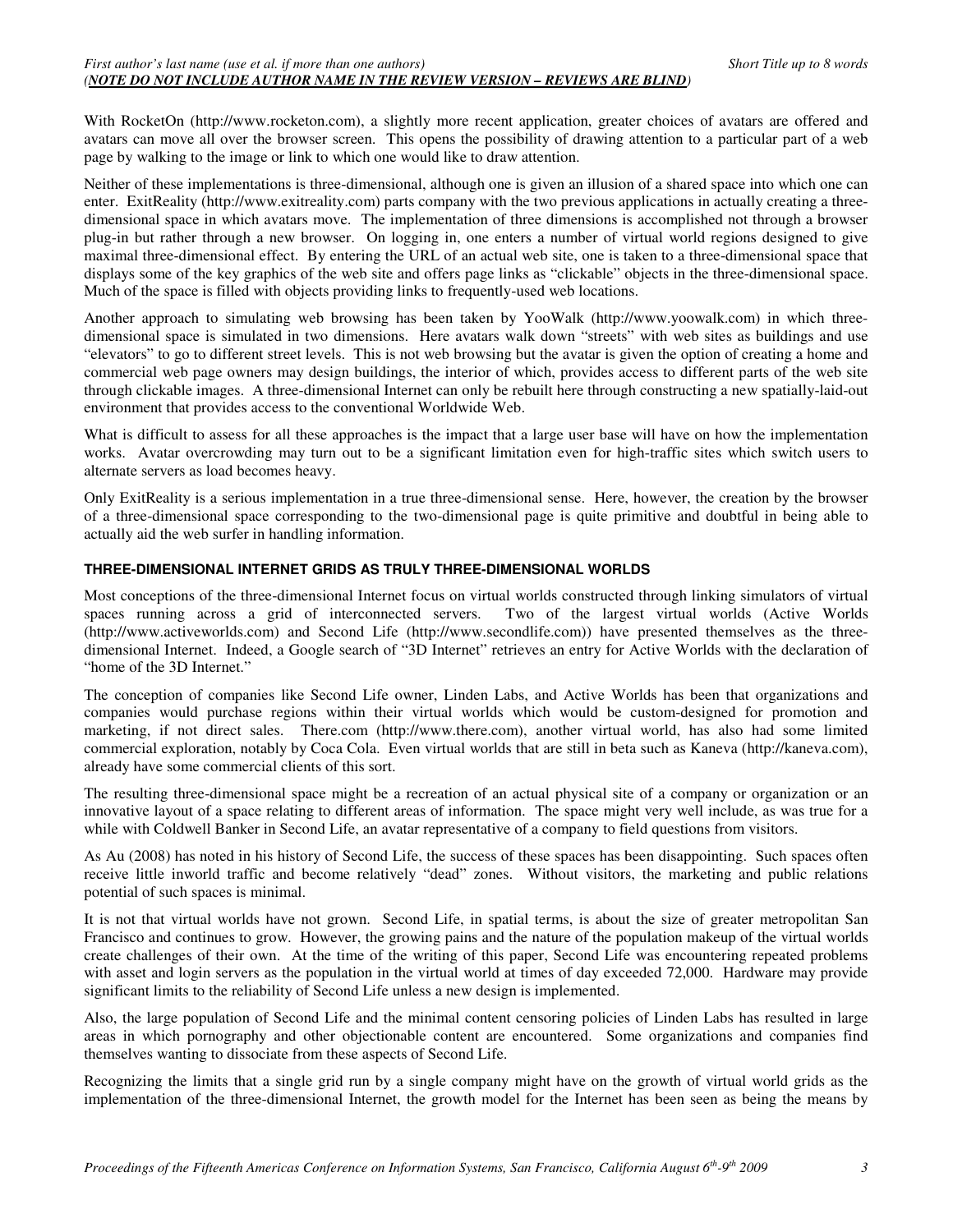which this conceptualization of a three-dimensional Internet, a possibility that Linden Labs has itself realized as documented by Au (2008).

With open-source virtual space simulators running on different servers connected to grids that in turn are interconnected, a situation is created that could allow an explosion of growth that characterized the rise of the Internet. The two primary issues here are portability of avatars across the virtual spaces and enough commonality in the avatar viewer (client) software to be able to interact across a range of virtual worlds.

All eyes were on Linden Labs in 2007 when the Second Life viewer (client) was open-sourced (Official Second Life Blog Announcement, July 8, 2008), allowing the possibility of the design of alternate Second Life viewers but also, through the open sourcing of some Second Life software libraries, a peek into the internal workings of the server software itself. Linden Labs surprisingly followed with an announcement of its intentions to open source the actual server software as well concerning which they have subsequently changed their minds due to possible implications on Second Life security, in-world economy, and protection of intellectual property of Second Life users.

A surprise was the emergence of OpenSimulator (http://www.opensimulator.org), open-source server software designed by Adam Frisby in 2008, which implemented many features identical to those in Second Life. This triggered the emergence of another Second-Life-like grid run by a company under the name Openlife (http://www.openlifegrid.com) as well as the emergence of a number of grids like OSGrid and Frisby's own DeepGrid in which individuals installed the server software to offer their own virtual world space on a server they provided.

In late 2008, initiated by interest from major Second Life customer, IBM, a successful test was run demonstrating that the Second Life grid could be successfully connected to a grid based on OpenSimulator to allow movement of avatars across grid boundaries (Official Second Life Blog Announcement, July 8, 2008)). The possible potential for OpenSimulator to become the standard platform for the development of the three-dimensional Internet was certain. But there have been some unexpected challenges, such as RealXtend (http://www/realxtend.org) taking advantage of the open source nature of OpenSimulator to create its own modified version which enhances the ability to create custom avatars. Clearly, RealXtend is bidding to become the particular "flavor" of OpenSimulator that might be more appealing.

OpenSimulator software, however, is now only in alpha status and lacks many of the key features of the Second Life server implementation (voice, multimedia server, etc.). While OpenSimulator developers hope to take the server software in directions that will exceed the capabilities of Second Life, such as a wider choice of scripting languages, the software is highly unreliable. Of course, the software can be installed on a privately-owned server or even a home computer and can be connected to a free grid, so in terms of cost this seems to be an attractive alternative to land purchase in Second Life and monthly maintenance fees.

It is, however, still not clear whether another open-source server platform might yet dominate growth in the area. At the moment, Duke University's Croquet (http://www.opencroquet.org) and Sun Microsystems' Wonderland (https://lg3dwonderland.dev.java.net/) are both open-source server code for creating virtual spaces but neither of these is particularly oriented toward building large worlds by connecting servers on a grid. IBM's intention to develop its own virtual world server software may hold a major surprise. Platforms such as the Olive platform on which There.com runs and which is the basis for work spaces designed for clients by Forterra (http://www.forterrainc.com) will be no threat to OpenSimulator so long as they are not made open source.

#### **THREE DIMENSIONAL INTERNET AS ADD-ONS TO SOCIAL NETWORKING SITES**

Much of the traffic on the Internet these days is focused on social networking sites such as MySpace and Facebook and even sites such as Google have added social networking features such as chat rooms and interactive media. Virtual worlds in these cases are likely to be integrated off of the web pages of the social-networking site and can be implemented as Adobe FLASH applications.

For FaceBook there are presently two virtual worlds run as add-ons off the Facebook web site. These are Yoville (http://apps.facebook.com/yoville/) and Vivaty (http://www.vivaty.com). Of the two, Yoville has the more child-like avatars and is less social-activity-oriented than Vivaty which takes the user to dance locations. In a sense, Google's Lively (http://www.lively.com) back as New Lively after protests over scuttling it, belongs in this genre as well.

In this conceptualization of the three-dimensional Internet, virtual worlds take a back seat to the social networking web sites themselves. For those enthused with the potential of virtual worlds, this secondary role is likely to be seen as disappointing.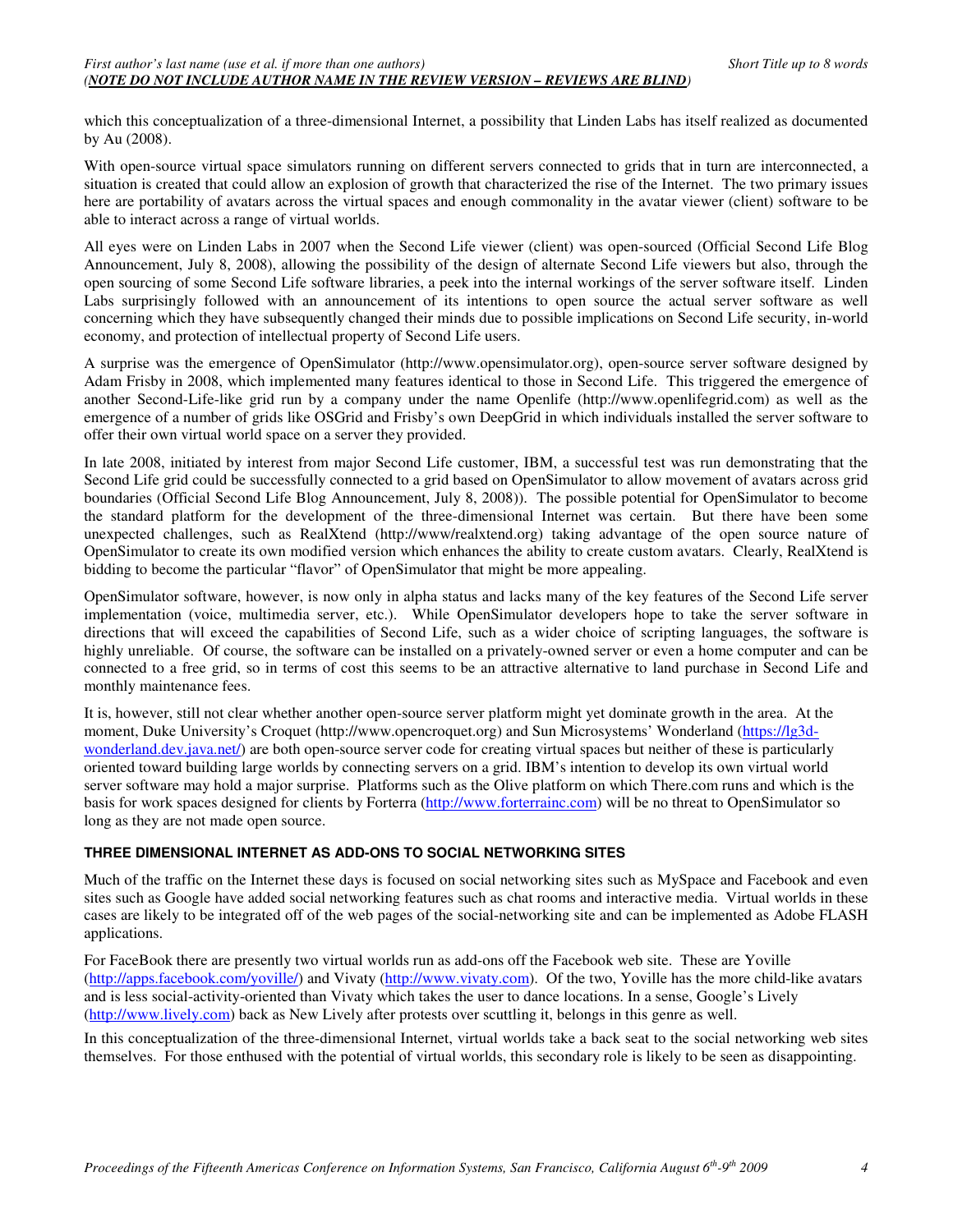#### **THREE DIMENSIONAL INTERNET AS SENSORY EXPERIENCE**

The notion of visually experiencing a virtual reality has appealed to electronic gamers for many years and has tempted movie goers with 3D glasses from time to time. Working through an avatar from first or third person view is very different than an experience of three dimensional depth or feeling surrounded by a perceptual field.

Google's exploration of a three-dimensional visor (Google Goggles) in 2007 tied with a three dimensional world space (3DLife) has seemingly fizzled out (http://www.internet3D.org). Physical spaces that project three dimensional imagery around a person like Elumens Visionstation or the University of California's StarCave virtual world are other virtual reality experiments (http://www.internet3D.org).

If the past success pattern of virtual reality devices predicts the present and future, then virtual reality devices are not likely to be a major component of the three-dimensional Internet.

#### **THE ADOPTION AND DIFFUSION OF THE THREE DIMENSIONAL INTERNET**

The growth of the three-dimensional Internet depends on a dual diffusion process in most visions of how it would develop. Virtual worlds are an innovation which may or may not succeed in widespread adoption. With the exception of approaches that just use existing Internet pages or that attempt to map existing pages into a three-dimensional space like ExitReality, the successful growth of the three-dimensional Internet depends on the creating of three-dimensional spaces as well as growth of a consumer audience that wishes to enter the space. There are different factors that are likely to affect the adoption/diffusion of a three-dimensional Internet by both groups, although long-term successful diffusion is critically affected by the adoption by consumers.

We discuss the likely factors affecting diffusion and adoption of three-dimensional Internet from a number of perspectives using diffusion of innovations theory. Using a perspective on diffusion which emphasizes the role of mass and interpersonal communication, Everett Rogers (1962) has proposed that the perceived attributes of an innovation are likely to affect the extent of diffusion and adoption. These are: relative advantage, compatibility, trialability, observability, and complexity. As an alternative, Brown (1982) has offered a market and infrastructure perspective which sees diffusion at the consumer level limited by market and infrastructure. Grant (2004) has suggested a more comprehensive examination of diffusion factors in terms of the four groupings: prohibiting, inhibiting, enabling, motivating and in terms of five levels of influence: hardware, software, organizational infrastructure, social and individual users.

In discussing Rogers' perceived attributes of an innovation, it is important to note what people believe about virtual worlds may be more important than what is actually true. Trialability is the ability to experiment with virtual worlds without great risk. For those who potentially might consider trying out constructing a virtual world space and experimenting with its uses, the emergence of open source versions of server code increases both the perceived and actual trialability, since costs are greatly reduced by not paying for virtual land and maintenance and not entering into a binding contract. Complexity, how difficult an innovation is seen as being to use, whether perceived or real, is an issue in that the open source code is constantly in flux and documentation is often poor. For commercial applications, relative advantage, the perceived advantage of adopting the innovation, is likely to depend on the perceived gain access to potential customers.

For consumers, the browser approach to the three-dimensional Internet is likely to appear the least complex and would seem to have an edge. Indeed, the learning curve in virtual worlds like Second Life seems to discourage many would-be users. Relative advantage of using virtual worlds for consumers is likely to hinge on the experience being fun or in giving access more easily to information or goods and services that are desired. Observability, the ability to observe others using the innovation, gives an edge to the social network site implementation since one can see which virtual worlds friends on the site are enrolled in.

Brown's market and infrastructure perspective reminds us that marketing and infrastructure affect whether or not people can adopt an innovation. Much of the emerging virtual world innovations are being created only on the Windows computing platform, shutting out Macintosh and Unix users. High speed Internet connection is essential for applications like Second Life and OpenSimulator, a service which may not be available to some potential users. Younger consumers are also more likely to be exposed to marketing of the three-dimensional Internet through greater use of the Internet than older individuals and through youth-oriented sites that are likely to promote such applications.

Grant's umbrella model draws attention to a broad range of factors. A prohibiting factor for widespread creation of virtual worlds that are designed by companies and organizations as well as innovative individuals is the greater hardware demands that are required to run a virtual space on a server. These demands are much greater than what is required for web pages.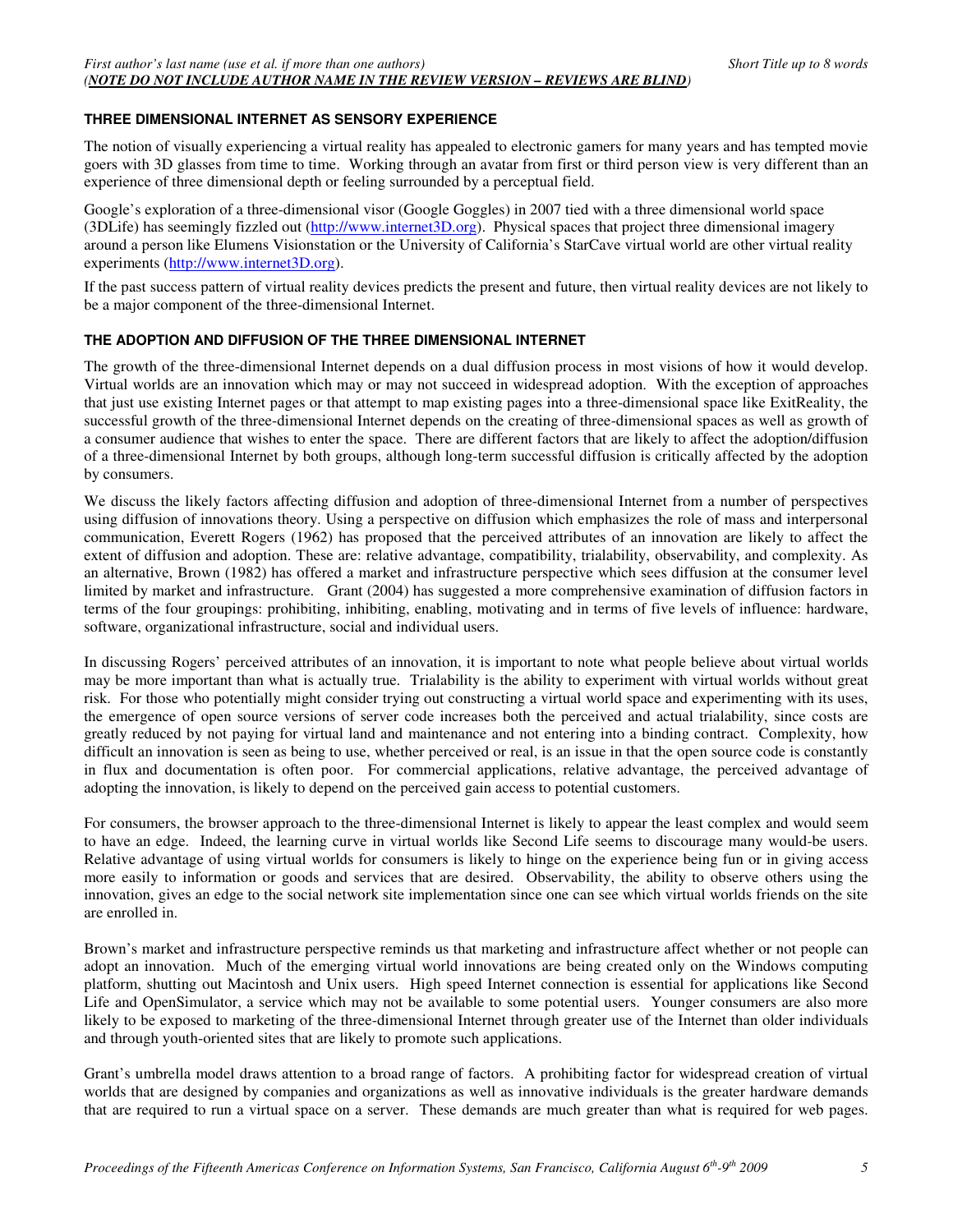Most web hosting accounts cannot be used to run a virtual world server like OpenSimulator, particularly if considerable demand occurs through traffic to the space. It has been suggested that cloud computing may offer a solution to the much greater demands that a three-dimensional Internet will place on Internet hardware. Patent challenges to the implementation of the three dimensional Internet may soon be seen made the challenge recently seen to virtual worlds in general (Virtual Worlds News, Dec. 29, 2008). The emergence of a viable open source virtual world platform like OpenSimulator likely will enable more widespread and innovative experiments with virtual worlds as modification of the code goes forward.

Motivating factors will depend on genuine advantages to using the Internet in a three-dimensional mode. The notion of Crossley et al. (1993) that three-dimensional spaces reduce information overload as compared to web pages has yet to be demonstrated in a compelling way. Notions of a three-dimensional Internet as increasing interpersonal contact with company representatives seems to run counter to trends to automate human interaction through web interfaces and recorded phone systems. Perhaps, if navigating the Internet and at the same time meeting and interacting with people comes to be seen as attractive, a new motivation will emerge.

Of all the visions of how the Internet might become three dimensional, strategies like that of ExitReality may long term have an edge in that much of the work is done by a browser. If sites could optionally be designed to enhance this threedimensional viewing, then a gradual process could occur in which increasing three-dimensionality happened over time. The alternative view of virtual spaces connected on interconnected grids will likely require greater incentives to succeed.

#### **Summary and Conclusion**

We have discussed a number of different conceptualizations of what it would mean for the Internet to be three-dimensional. Widespread belief in the genuine advantage of a three -dimensional Internet seems essential. While the door has been opened by OpenSimulator for innovation and low-cost experimentation with virtual worlds either standing alone or connected on a grid, it may be the case that a three-dimensional browser that, to a greater or lesser degree, displays web sites as threedimensional may very well have the greatest likelihood of succeeding.

These projections may all possibly be upset by unexpected innovations from either IBM or Google, both of which are actively-involved and genuinely-interested in the potential of virtual worlds. While Lively seemed an embarrassment for Google, Google Earth as the basis for virtual world platforms could have a profound effect if people are more drawn to mirror world spaces than the unlimited spaces created by human imagination in Second Life.

#### **REFERENCES**

- 1. Au, J. W. (2008) The making of Second Life: notes from the new world. Collins Business: New York.
- 2. Brown, L. A. (1981) Innovation diffusion: a new perspective. Methuen: London.
- 3. Crossley, M., Davies, N.J., Taylor-Hendry, R.J., and McGrath, A.J. (1997) Three dimensional Internet developments. *BT Technology Journal*, 15, 2 (April 1993), 179-193.
- 4. Grant, A.E. (2004) The umbrella perspective on communication technology. In Communication Technology Update (Ninth Edition), Grant, A. E. and Meadows, J.H. Focal Press: Oxford.
- 5. http://www.activeworlds.com
- 6. http://apps.facebook.com/yoville/
- 7. http://www.opencroquet.org
- 8. http://www.exitreality.com
- 9. http://www.forterrainc.com
- 10. http://www.internet3D.org
- 11. http://www.kaneva.com
- 12. http://www.lively.com
- 13. http://www.openlifegrid.com
- 14. http://www.opensimulator.org
- 15. http://www.realxtend.org
- 16. http://www.rocketon.com